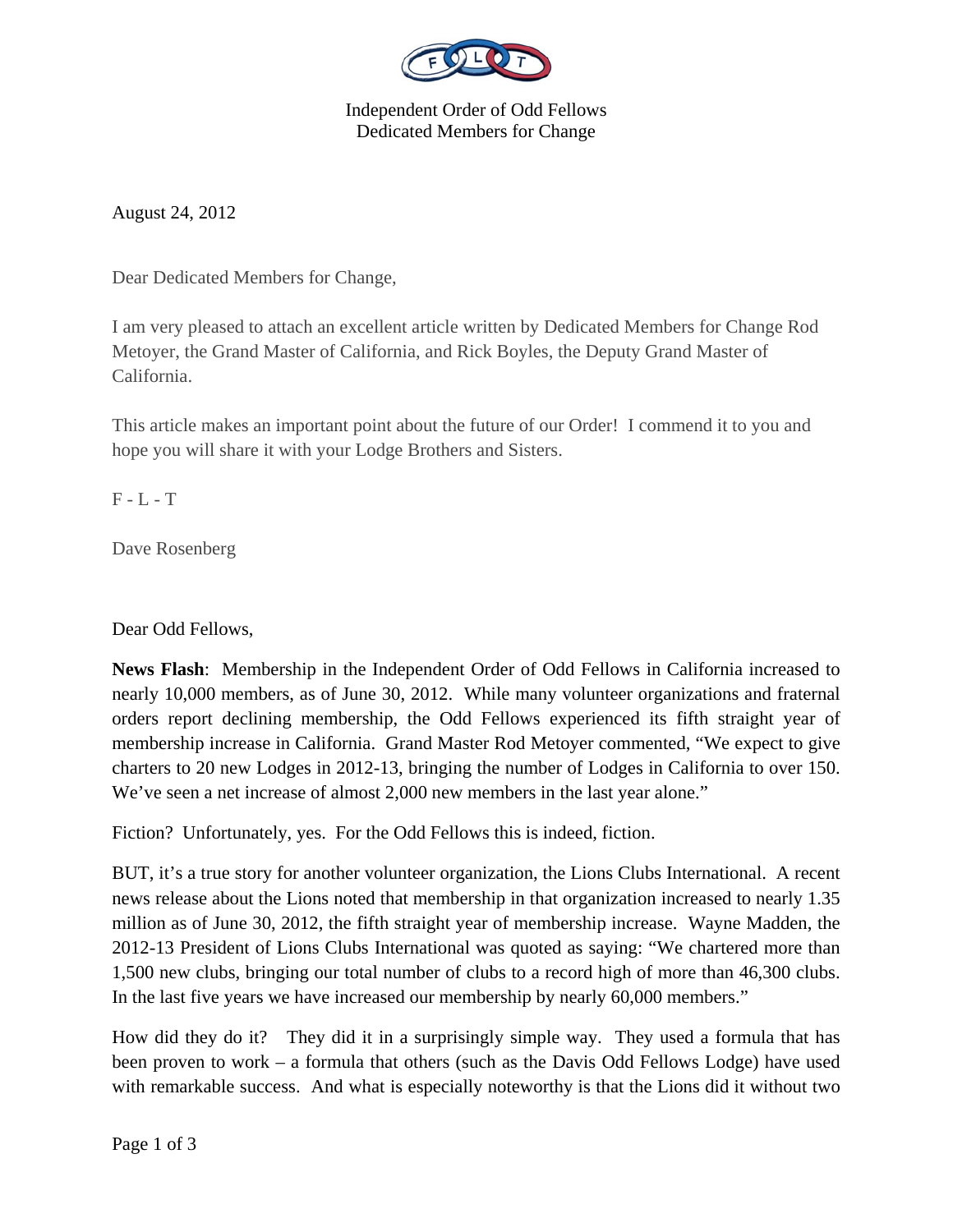

## Independent Order of Odd Fellows Dedicated Members for Change

of the important assets that Odd Fellows possess – Odd Fellows have a rich history and ritual, and Odd Fellows, for the most part, have Lodge Halls that they own. Using the Lions' formula, and the added assets of Odd Fellowship, we can do the same.

So, what's the formula for success used by the Lions? It encompasses three simple things:

First, quoting the article: "Lions membership has grown as Lions have concentrated on expanding the programs and service they are providing to their communities." Good community outreach and good community works. This is something that ALL of our members and Lodges can do. We simply need to get off our collective derrieres, get outside of the four walls of our Lodges, and reach out to our communities. We have to do so in ways that make a difference. We can plant trees, we can help frail seniors, we can organize bingo for the community, or we can offer music for the community at our Lodges. The possibilities are endless. Good community works not only helps the community, but it exposes the Lodge to the community, and most importantly it is the source of new members. Successful Lodges in California can attest that many of their new members have come to the Lodge as a result of community project initiated by the Lodge. Good community works just makes good sense.

Second, again quoting the article: "The fastest growing demographic group in Lions clubs is women. Also expanding rapidly is the number of members from the same family." Those Lodges that primarily seek out and admit men in their 60's, 70's and 80's, are sowing the seeds of their demise. We simply cannot ignore half the population of women, and we cannot ignore half the population of people under 40. Successful Lodges today are almost 50-50 men and women. Successful Lodge seek out not only mom and dad, but teenage children as well. Bringing the family into the Lodge is just smart.

Third, once again quoting the article: "We are reaching out to younger people by increasing our efforts in social networking." It's the young people who are the future of Odd Fellowship. In some of our Lodges, everyone is connected by e-mail and newsletters are electronic. In other Lodges, virtually no one has e-mail and virtually everything is done with paper. That's not the world of the 21<sup>st</sup> Century. Successful Lodges focus on activities within the Lodge and community service that appeal to folks in their 20's and 30's. These potential members aren't interested in potluck dinners. They are interested in music, and movies, and wine tasting, and beer making, and hiking, and Facebook. This is the future of our Order. We have looked at the Lodge books of successful Lodges in the 1850's and 1860's. It's interesting to note that the members who joined Lodges in those days were primarily in their 20's and 30's. Let's go back in time to discover the secrets of success to the future.

As a great sage once said: "The journey of 1,000 miles begins with a single step." So, we ask YOU and your Lodge to start using the formula for success. But don't try to do everything at